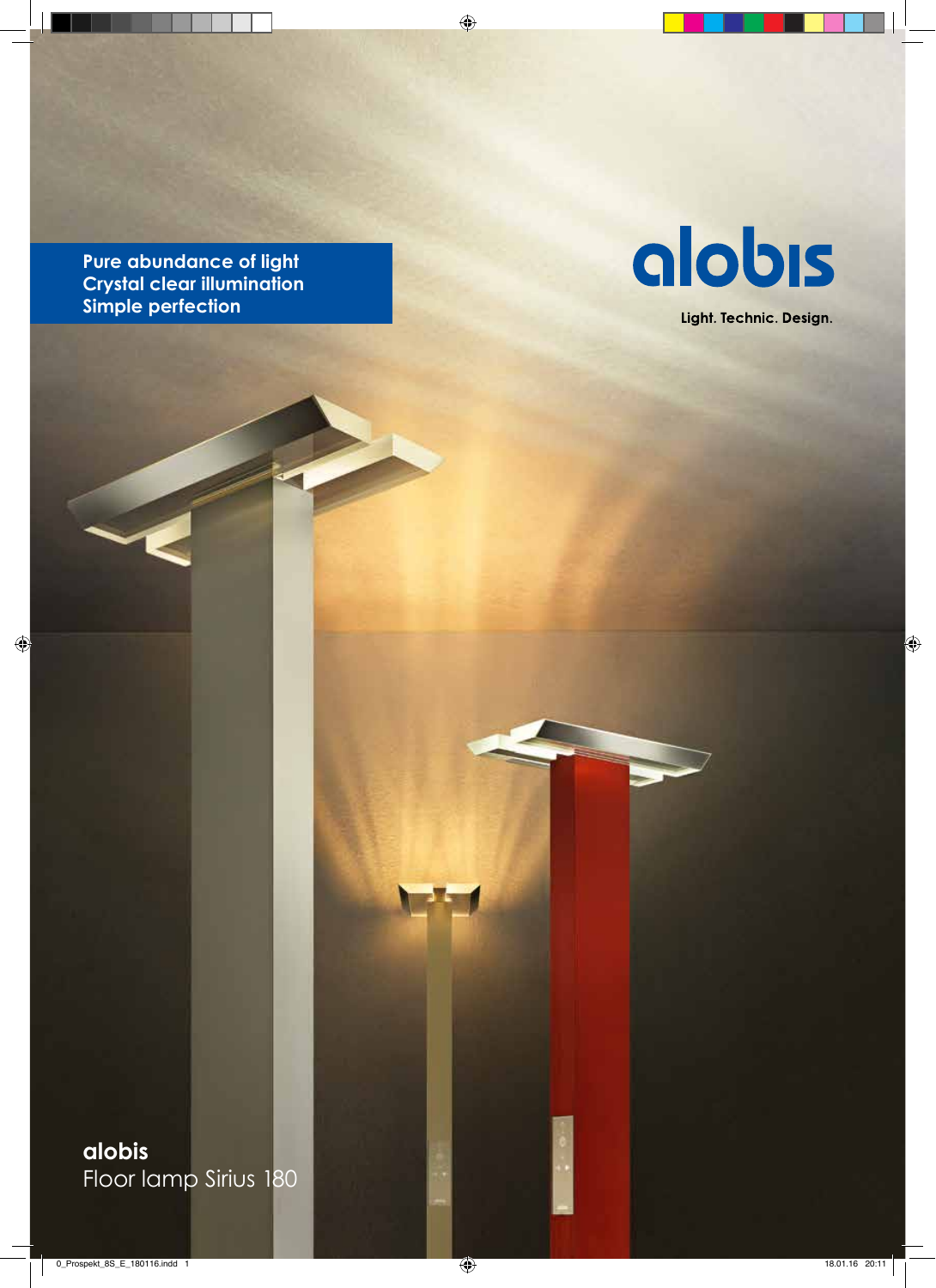# **Pure abundance of light Crystal clear illumination Simple perfection**

Experience Sirius 180. Witness the latest LED technology. Superb lighting effects created by the refraction of light rays Sirius 180 illuminates rooms indirectly and in a unique way and creates an atmosphere specifically to suit your needs. Light has never been as individual, bright and noble.

**Simply perfect.**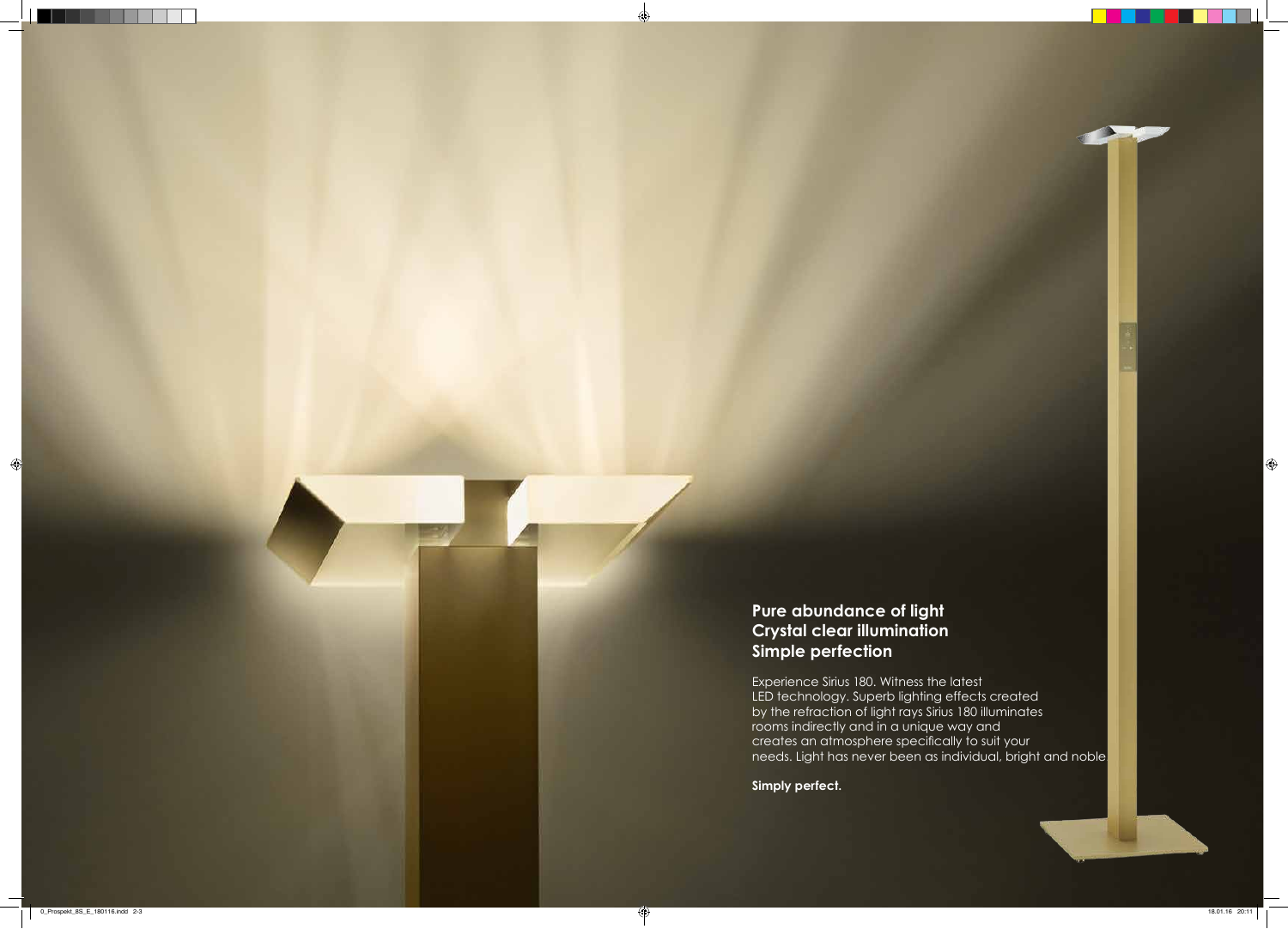# **Reduced to Perfection The Design**

Plain, straightforward, elegant. Exactly what a contemporary design demands – nothing more. Sirius 180 convinces by its minimalism – in style and production. Less is more – but only when referring to the sleek, geometric design.

**Aesthetically pleasing to the last detail.**

# **Brilliant luminosity The Light**

Are LED lights generally insufficient to brighten a room? Not the Sirius 180. Whichever atmosphere you desire, subtle indirect lighting or brightly illuminated spaces – Sirius sets the scene. Each lamp is variably adjustable – cold and warm light, bright and dark dimming.

**Filled with light.**

**Radiant Cut The Prisms**

The exclusive glass perfects Sirius. The special cut redirects light beams, creating a unique effect.

Various glasses are available, each creating individual light effects. Simply turning the glasses redirects the beams. Directed illumination as well as indirect lighting effects are possible – designed by Alobis.

**As individual as people.**

Prisms Special Edition: Swirl











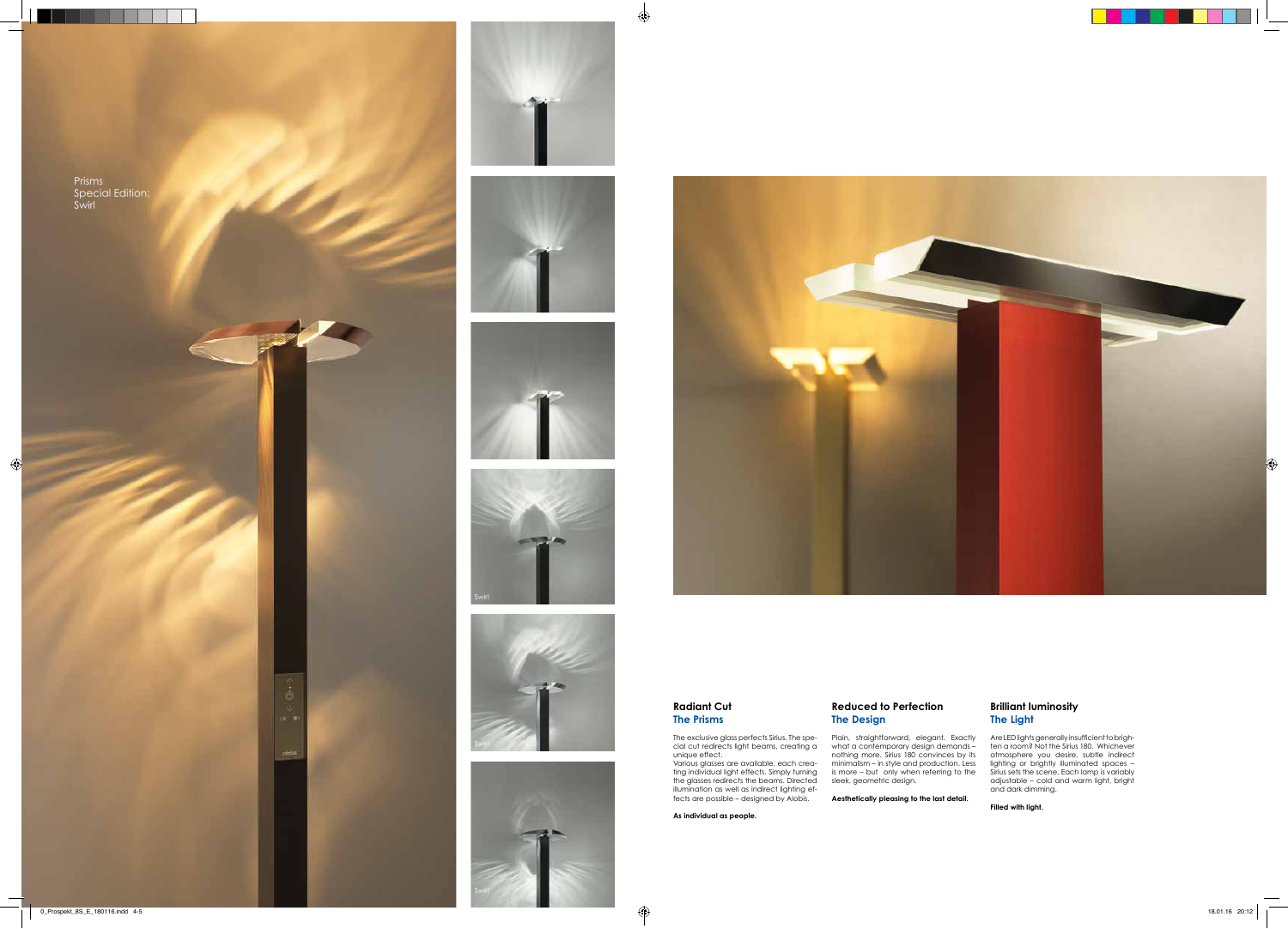# **Simply flexible The touch panel**

The elegant glass touch panel is neatly concealed in the casing of the floor lamp Sirius 180, from where all the features can be controlled. It includes the operation options "dimming of the brighthness" and "adjusting the colour temperature"– simple and flexible to use. Flexible to the last detail.

#### **Meeting the highest standards.**

#### **Convincing premium-quality The Material**

The electrolytic oxidation of the aluminium makes it possible that the natural structure of the material is shown. Precious, high quality materials with optimal thermodynamic properties are further advantages of the Alobis lighting fixtures. Heat generated by the LED source is not, as with a incandescent lamps, emitted into the room, but is dissipated by the casing. Swiss technology at its best

**Designed by Alobis.**